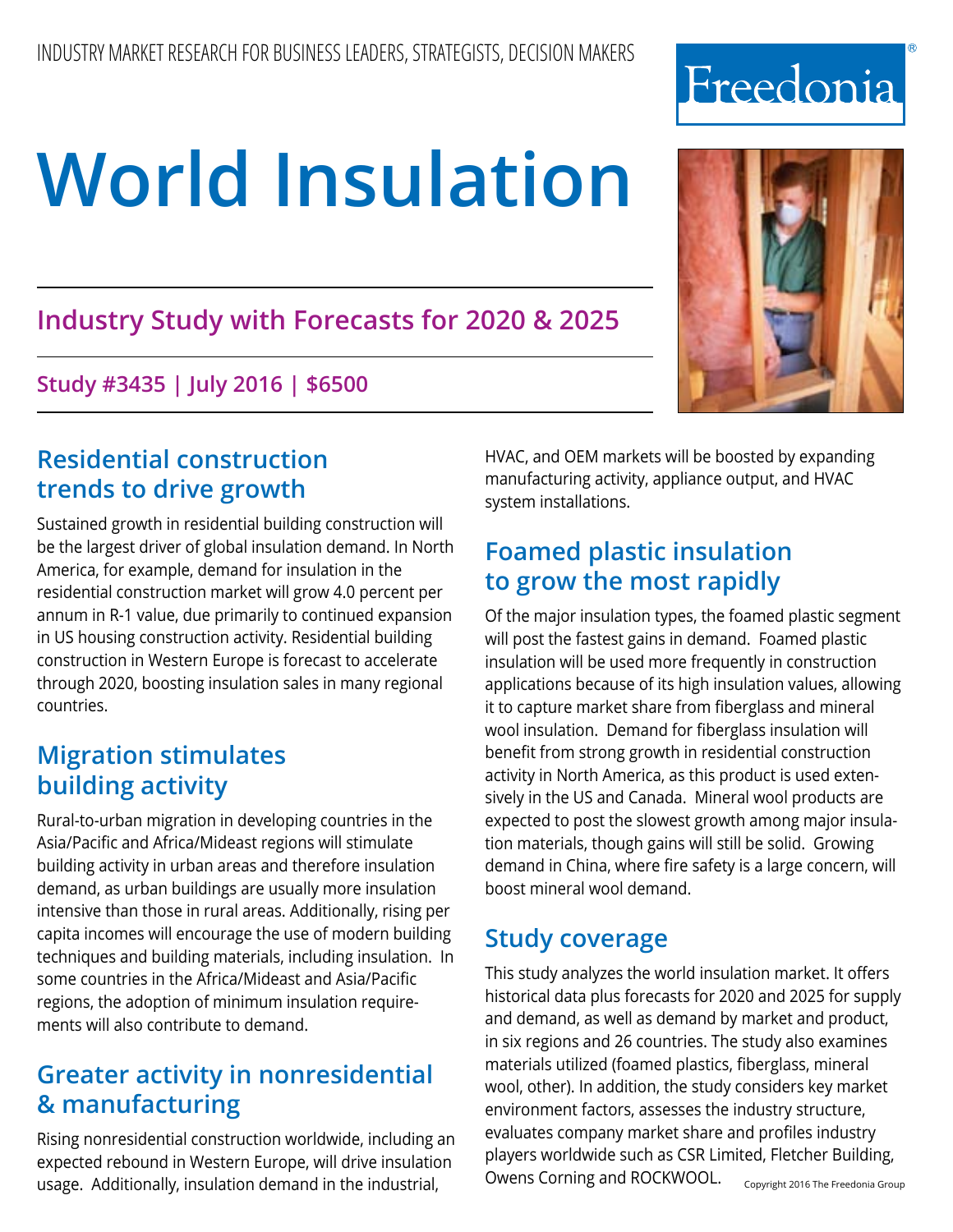**Industry Study with historical data for 2005, 2010 & 2015 plus forecasts for 2020 & 2025**

## **CONTENTS SUMMARY** China

## **Executive Summary**

## **Market Environment**

#### **Overview**

World Insulation Outlook World Regional Demand by Insulating Capacity (R-1 Value) World Regional Insulation Demand by Value World Insulation Production by Region World Insulation Trade Flows

#### **Materials & Markets**

Insulation Demand by Material Foamed Plastics Value Trends Weight & Market Trends Fiberglass Value Trends Weight & Market Trends Mineral Wool Value Trends Weight & Market Trends Other Insulation Materials Value Trends Weight & Market Trends Insulation Demand by Market Construction Industrial, HVAC, & OEM

#### **North America**

Insulation Demand by Market Insulation Demand by Product United States Canada Mexico

#### **Western Europe**

Insulation Demand by Market Insulation Demand by Product Germany France Italy United Kingdom Spain **Netherlands** Other Western Europe

## **Asia/Pacific**

Insulation Demand by Market Insulation Demand by Product Japan India South Korea Australia Indonesia Taiwan Thailand Other Asia/Pacific

## **Other Regions**

Central & South America Insulation Demand by Market Insulation Demand by Product Brazil Other Central & South America Eastern Europe Insulation Demand by Market Insulation Demand by Product Russia Poland Other Eastern Europe Africa/Mideast Insulation Demand by Market Insulation Demand by Product **Turkey** Other Africa/Mideast

#### **Industry Structure**

Industry Composition Market Leaders Product Development & Manufacturing Marketing Distribution Mergers & Acquisitions Cooperative Agreements

## **Company Profiles**

## **Tables & Charts**

#### **Executive Summary**

1 Summary Table

#### **Overview**

- 1 World Insulation Demand by Insulating Capacity
- 2 World Insulation Demand by Value
- 3 World Insulation Production by Region
- Cht World Insulation Demand by Region, 2015
	- 4 World Insulation Trade Flows

Study #3435 July 2016 \$6500



#### **Materials & Markets**

- 1 World Insulation Demand by Material
- Cht World Insulation Demand by Material, 2015
	- 2 World Foamed Plastic Insulation: Value Demand by Region
	- 3 World Foamed Plastic Insulation Demand: Volume Demand by Region & Market
- Cht World Foamed Plastic Insulation: Volume Demand by Region, 2015
	- 4 World Fiberglass Insulation: Value Demand by Region
	- 5 World Fiberglass Insulation: Volume Demand by Region & Market
- Cht World Fiberglass Insulation: Volume Demand by Region, 2015
	- 6 World Mineral Wool Insulation: Value Demand by Region
	- 7 World Mineral Wool Insulation: Volume Demand by Region & Market
- Cht World Mineral Wool Insulation: Volume Demand by Region, 2015
	- 8 World Other Insulation Materials: Value Demand by Region
	- 9 World Other Insulation Materials: Volume Demand by Region & Market
- Cht World Other Insulation Materials: Volume Demand by Region, 2015 10 World Insulation Demand by Market

 Tables for each region and country: Insulation Demand by Market Insulation Demand by Product .... plus macroeconomic indicators

#### **Industry Structure**

- 1 World Insulation Sales by Company, 2015
- Cht World Insulation Market Share, 2015
	- 2 Selected Acquisitions & Divestitures
	- 3 Selected Cooperative Agreements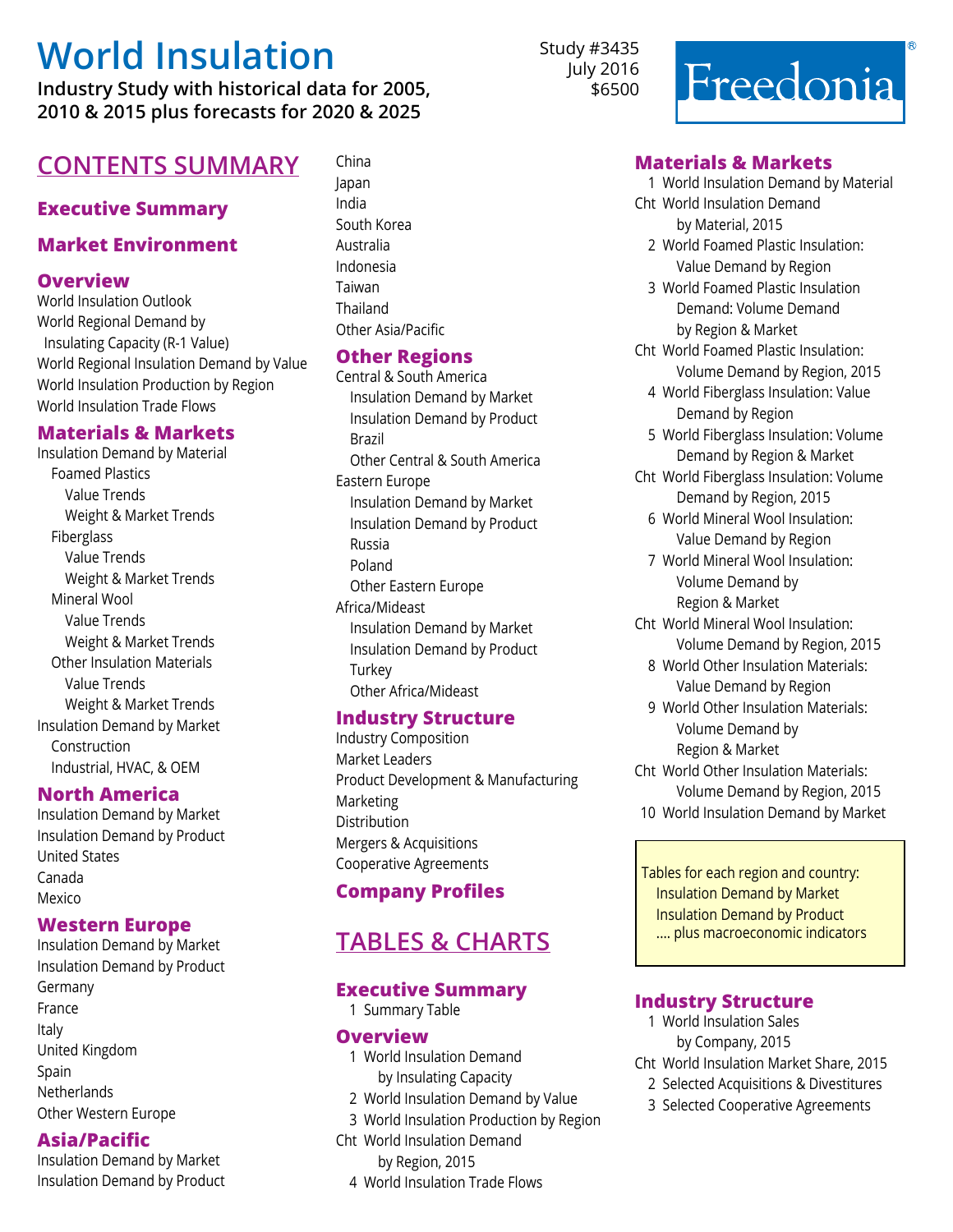**Industry Study with forecasts for 2020 & 2025**

Study #3435 July 2016 \$6500



|                                                                                                                                                                                                                                                                                                                               | <b>TABLE III-1</b>                                                                                                                                                                                                                                                                                                                                    |
|-------------------------------------------------------------------------------------------------------------------------------------------------------------------------------------------------------------------------------------------------------------------------------------------------------------------------------|-------------------------------------------------------------------------------------------------------------------------------------------------------------------------------------------------------------------------------------------------------------------------------------------------------------------------------------------------------|
| <b>MATERIALS &amp; MARKETS</b>                                                                                                                                                                                                                                                                                                | <b>WORLD INSULATION DEMAND BY INSULATING CAPACITY</b><br>(million square meters R-1)                                                                                                                                                                                                                                                                  |
| Mineral Wool Insulation Weight & Market Trends -- 0<br>demand for mineral wool insulation in terms of weight is expected                                                                                                                                                                                                      | 2005 2010 2015 2020 2025<br>Item                                                                                                                                                                                                                                                                                                                      |
| on tons in 2020. The Asia/<br>ent of global demand gains<br>ons will register only mod<br>onsumers of mineral wool<br>rom other products.<br>SAMAN<br>d for 60 percent of mineral<br>nd for mineral wool insulat<br>percent per year to 4.8 mil<br>nstruction expenditures in                                                 | Population (millions)<br>GDP/capita<br>Gross Domestic Product (bil 2014\$)<br>% of GDP<br>Gross Fixed Investment (bil 2014\$)<br>sq meters R-1/capita<br>sq meters R-1/000\$ GDP                                                                                                                                                                      |
| te growth in overall constru<br>lrive demand gains. Solid<br>g countries will further cor                                                                                                                                                                                                                                     | SPAIRLE<br>sq meters R-1/000\$ GFI<br>World Insulation Demand<br>North America:<br><b>United States</b>                                                                                                                                                                                                                                               |
| I markets, mineral wool in<br>cent per annum through 20<br>e driven by rising industria<br>worldwide, particularly in the Asia/Pacific region, the Africa/Mid<br>region, and Eastern Europe.                                                                                                                                  | Canada & Mexico<br>Western Europe<br>Asia/Pacific:<br>China<br>Japan<br>Other Asia/Pacific                                                                                                                                                                                                                                                            |
| ROCKWOOL, a Danish company, is the largest producer of<br>eral wool in the world. Other industry leaders include CSR (Aust<br>Beijing New Building Materials (BNBM -- China), Johns Manvil<br>KCC (South Korea), Knauf Gips (Germany), NICHIAS (Japan), 1<br>Group (Finland), Saint-Gobain (France), and TechnoNICOL (Rus     | Central & South America<br>Eastern Europe<br>Africa/Mideast                                                                                                                                                                                                                                                                                           |
| With the exception of Johns Manville, these firms are headquartered in<br>countries where mineral wool usage is popular.                                                                                                                                                                                                      | Source: The Freedonia Group                                                                                                                                                                                                                                                                                                                           |
| @2016 by MarketResearch.com, Inc. - All rights reserved                                                                                                                                                                                                                                                                       | <b>TABLE VII-7</b><br><b>INDIA: INSULATION DEMAND BY MARKET</b>                                                                                                                                                                                                                                                                                       |
|                                                                                                                                                                                                                                                                                                                               | 2005 2010 2015 2020 2025<br>Item                                                                                                                                                                                                                                                                                                                      |
| This study can help you:                                                                                                                                                                                                                                                                                                      | Population (millions)<br>GDP/capita                                                                                                                                                                                                                                                                                                                   |
| • Determine your market & sales potential<br>• Learn more about industry competitors<br>· Assess new products & technologies<br>• Identify firms to merge with or acquire<br>• Complement your research & planning<br>• Gather data for presentations<br>• Confirm your own internal data<br>· Make better business decisions | Gross Domestic Product (bil 2014\$)<br>% of GDP<br>SPAINELE<br>Gross Fixed Investment (bil 2014\$)<br>sq meters R-1/capita<br>sq meters R-1/000\$ GDP<br>sq meters R-1/000\$ GFI<br>Insulation Demand (mil sq meters R-1)<br><b>Residential Construction</b><br>Nonresidential Construction<br>Industrial, HVAC, & OEM<br>Source: The Freedonia Group |

**For complete details on any study visit [www.freedoniagroup.com](http://www.freedoniagroup.com/Home.aspx?ReferrerId=FM-BRO)**